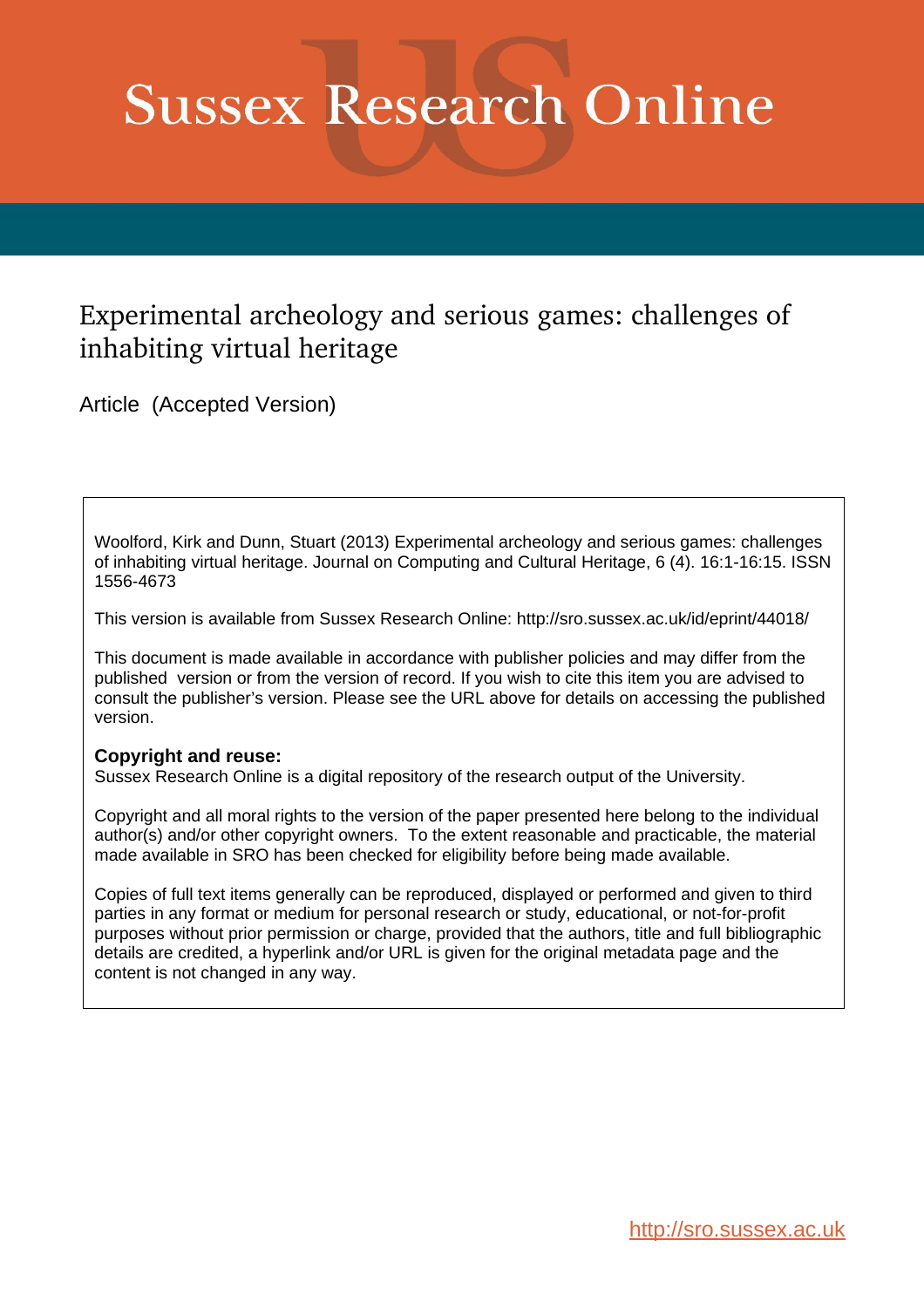## KIRK WOOLFORD University of Sussex, Falmer, Brighton, UK AND STUART DUNN Kings College London, London, UK

Experimental archaeology has long yielded valuable insights into the tools and techniques that featured in past peoples' relationship with the material world around them. However, experimental archaeology has, hitherto, confined itself to rigid, empirical and quantitative questions. This paper applies principles of experimental archaeology and serious gaming tools in the reconstructions of a British Iron Age Roundhouse. The paper explains a number of experiments conducted to look for quantitative differences in movement in virtual vs material environments using both "virtual" studio reconstruction as well as material reconstruction. The data from these experiments was then analysed to look for differences in movement which could be attributed to artefacts and/or environments. The paper explains the structure of the experiments, how the data was generated, what theories may make sense of the data, what conclusions have been drawn and how serious gaming tools can support the creation of new experimental heritage environments.

 $\mathcal{L}_\text{max} = \mathcal{L}_\text{max} = \mathcal{L}_\text{max} = \mathcal{L}_\text{max} = \mathcal{L}_\text{max} = \mathcal{L}_\text{max} = \mathcal{L}_\text{max} = \mathcal{L}_\text{max} = \mathcal{L}_\text{max} = \mathcal{L}_\text{max} = \mathcal{L}_\text{max} = \mathcal{L}_\text{max} = \mathcal{L}_\text{max} = \mathcal{L}_\text{max} = \mathcal{L}_\text{max} = \mathcal{L}_\text{max} = \mathcal{L}_\text{max} = \mathcal{L}_\text{max} = \mathcal{$ 

Categories and Subject Descriptors: H.5.2 [**Information Interfaces and Presentation**]: User Interfaces— Screen design; Prototyping; User-centered design; Graphical user interfaces; Theory and methods I.3.6 [**Computer Graphics**]: Methodology and Techniques—Interaction techniques; I.3.5

General Terms: Serious Games, Motion Capture, Archaeology, Heritage, Reconstruction

#### 1. INTRODUCTION

 $\mathcal{L}_\text{max}$  , where  $\mathcal{L}_\text{max}$  and  $\mathcal{L}_\text{max}$ 

It is paradoxical that the one thing which most visual 3D representations of the human past lack is humans. The most obvious reason for this is that buildings, features and artefacts can be reconstructed (whether digitally or not) from empirical archaeological

Authors' addresses: K. Woolford, School of Media, Film and Music, University of Sussex, Falmer, UK; E-mail: k.woolford@sussex.ac.uk; S. Dunn, Department of Digital Humanities, Kings College London, UK; E-mail : stuart.dunn@kcl.ac.uk

Permission to make digital/hard copy of part of this work for personal or classroom use is granted without fee provided that the copies are not made or distributed for profit or commercial advantage, the copyright notice, the title of the publication, and its date of appear, and notice is given that copying is by permission of the ACM, Inc. To copy otherwise, to republish, to post on servers, or to redistribute to lists, requires prior specific permission and/or a fee. Permission may be requested from the Publications Dept., ACM, Inc., 2 Penn Plaza, New York, NY 11201-0701, USA, fax: +1 (212) 869-0481, permission@acm.org

<sup>© 2001</sup> ACM 1530-0226/07/0900-ART9 \$5.00 DOI 10.1145/1290002.1290003 http://doi.acm.org/10.1145/ 1290002.1290003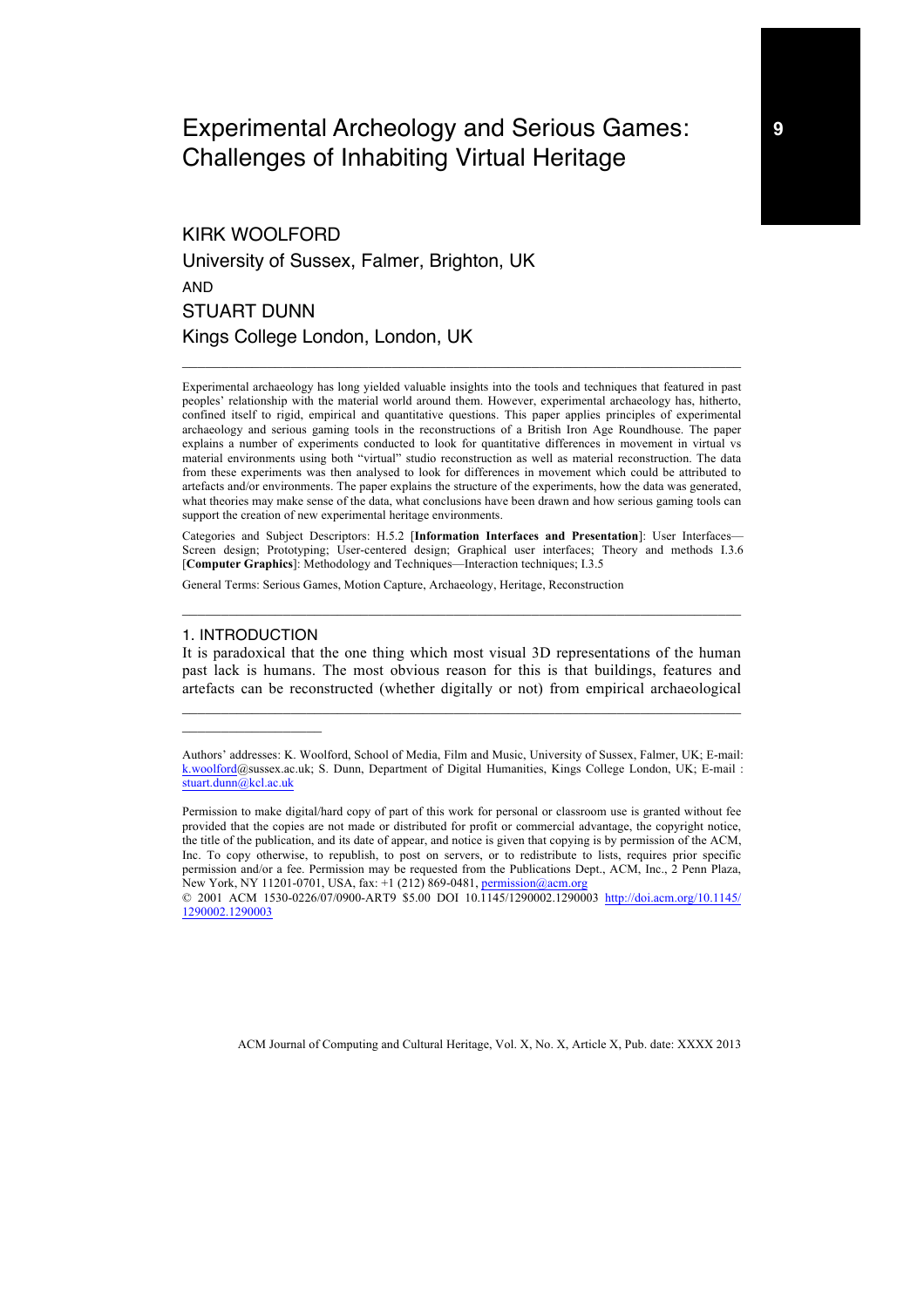#### 9: 2 K.Woolford and S. Dunn

remains, whereas there is far less direct evidence for how people would have looked and moved. Clothing, of course, can be reconstructed from historical or art-historical evidence, but such indications are lacking for many periods and cultures. This is surely a limitation on the application of 3D reconstruction, both as a tool for archaeological research and as means of presenting cultural heritage to the public. In a footnote to his 1999 essay, Mark Gillings states: "[I]t is worth noting that one of the most striking things about archaeological Virtual-models is the lack of people in them. As a result, wandering around re-creations such as Virtual-Stonehenge can be a ghostly and unsettling experience' (Gillings 1999). However, over the past decade, the use of digital gaming tools or "Serious Games" has allowed researchers to populate their models with virtual characters "enacting" behaviours and activities, or simply acting as guides. The use of these gaming tools changes the role of heritage models. Authors such as Chen and Kalay refer to :

"designing the content of the reconstruction, in addition to designing its context… because the new representational media transform a cultural heritage reconstruction from a means of communication to an environment that affords a variety of online activities. As such, their design merits a closer look at the difference between a digital model and virtual environment: a digital model depicts the building, the monuments and the artefacts of a cultural heritage site, and sometimes the depiction of the people who lived and worked at that site. A virtual environment adds the ability to 'visit' the site in the form of an avatar an embodied representation of the visitor. This ability transforms the model from an abstraction into a 'lived' place." (Chen and Kalay, 2008).

This notion of a "Lived Place" is central to the Motion in Place Platform (MiPP) project (http://www.motioninplace.org), a UK Arts and Humanities Research Council funded project investigating the use of motion capture technologies outside environments where they have been traditionally used, that is to say specifically (and expensively) equipped motion capture studios. Before launching the Motion in Place Platform project, the authors consulted existing reconstructions which had used motion capture techniques to animate virtual characters such the Chang-An, Tang Dynasty Dance (Tang 2002), Rome Reborn (Gutierrez, 2007) and King's Visualisation Labs Roman Villa at Boscoreale projects (Bergman 2010). All of these projects sought to animate virtual heritage reconstructions by placing animated characters in the environments. Every one of these projects took actors into bare motion capture studios and directed them to "enact" activities assumed to have occurred in these locations. In the case of Chang-An and Appia, the actors were asked to dance. For the Rome Reborn project, actors were asked to fight as gladiators. In some of these examples, such as Chang-An, the actors wore close fitting clothing dictated by the restrictions of the motion capture technology being used without consideration for how the clothing of the era being depicted effected the would have effected the movement of the characters in the original environment. The Chang-An scrolls depict a dancer wearing long flowing robes. The modellers have the virtual character long robes, but the actor they captured to animate the character danced in formfitting lycra. The final motion does not include any of the graceful, flowing movements created by the weight of the and the skeleton captured from the actor does not have any of the forces of tension momentum acting upon it which would exist if she had been captured wearing the robes. Similarly, none of the projects consulted attempted the match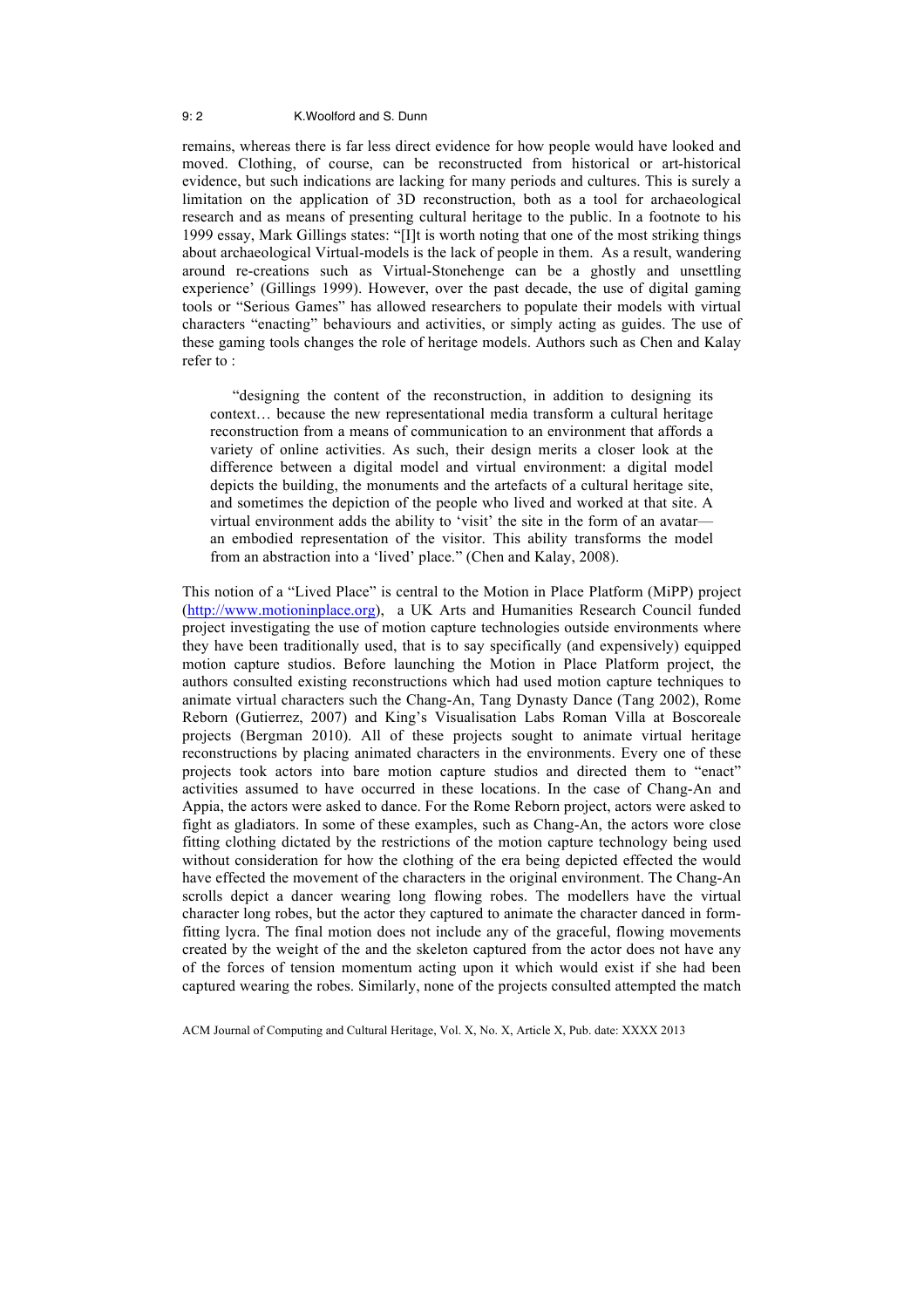the footwear of the actors to the footwear of their virtual models and all ignored the manners in which the textures, solidity, and materials of the floor of the capture space influence the movement of the actors. None of the project consulted attempted to match the surface of the capture space to the surface of their virtual environment. The developers of these virtual heritage reconstructions had been exceptionally rigorous in their use of textures and materials for their reconstructions, but appeared not to have given any consideration to the forms of movement used to bring life into their reconstructions. None of the projects attempted to capture or account for the inability to capture the linkages between the motions captured and materials and environmental conditions and to include these in the their models.

Video game technologies are being used frequently for the presentation of virtual heritage reconstructions. This reduces cost and makes the reconstructions more accessible. Unfortunately this also creates the temptation to use the tools included with game engines and modelling packages without rigorous consideration of their applicability. Tools for capture and animation in video games are in their infancy. They are frequently optimised for rendering speed and minimal processor load rather than being optimised for realism.

The MiPP project sought to address this need for rigour in planning, capturing, and introducing movement into heritage reconstructions. MiPP explored the use of Serious Games tools and technologies within interpretive and archaeological contexts. The MiPP team, including the authors of this paper, worked with Brighton-based motion capture developers, Animazoo to adapt their inertial motion capture suits to allow capture "in the wild", i.e., on archaeological dig sites and in physical reconstruction developed by experimental archaeologists.

This paper details the challenges the MiPP team experienced when capturing movement for an augmented reality reconstruction of a Round House from the southern British Iron Age, the dimensions of which were determined from the outline of a structure uncovered at the site of Silchester in Hampshire, England (Clarke et al. 2007). In an exploration of applying serious game techniques to experimental archaeology the MiPP team initially created an immersive visualisation of the round house using the Unity3D game engine and mapped movement in real-time from a set of actors into the roundhouse in order to obtain more "authentic" capture. During the second of these immersive capture sessions, the team realised the virtual environment did not contain enough cues to inform the actors' movements. The team also realised that even though they had created a virtual environment, they were using physical artefacts in their movement. Little effort had been made to match artefacts to the virtual environment. This mismatch became clearly apparent when one of the actors tried to use a  $20<sup>th</sup>$  century broom to sweep out the Iron-Age round house. Using this data with a virtual character would have been roughly equivalent to putting double-paned windows or textures of corrugated aluminium in our round house reconstruction.

The paper explains how the MiPP team designed and conducted what is believed to be a pioneering experiment to quantify the effect physical environments and artefacts have on simple motions, and how this needs to be taken into account when capturing movement for virtual characters instead of simply adopting animation tools developed for the movement of non-player characters or crowds in video games. The paper explains how movement captured in a physical reconstruction built by the experimental archaeologists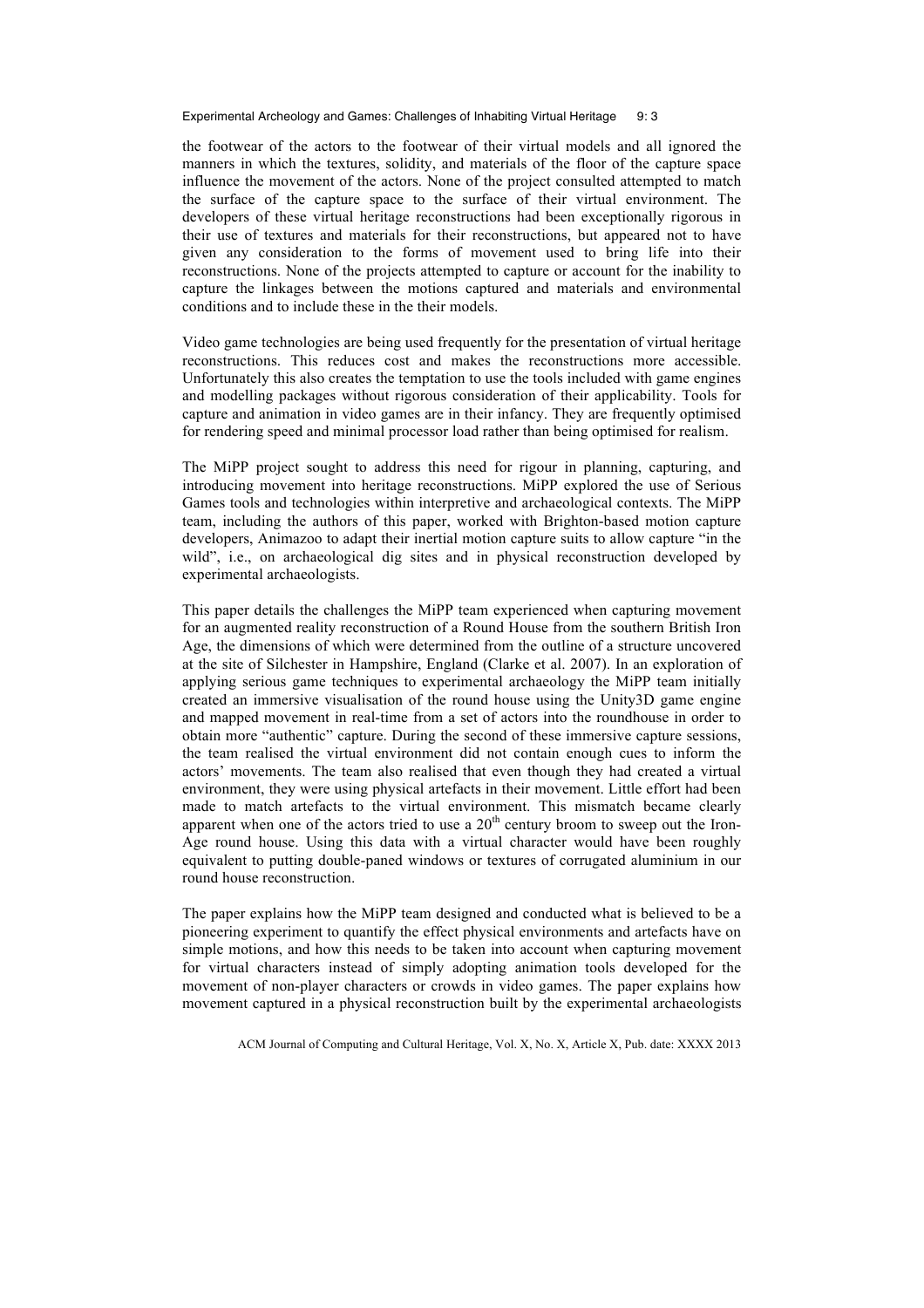#### 9: 4 K.Woolford and S. Dunn

at Butser Ancient Farm (www.butserancientfarm.co.uk) was contrasted with movement captured in a virtual reconstruction made from the same archaeological data. The data from both sets of capture sessions are compared and suggestions are offered for the use of motion capture in virtual heritage reconstructions.

The paper poses complex questions, and touching on numerous disciplines, including the understanding and representation of space in archaeology, animation, 3D rendering, and the treatment and documentation of artefacts (Bodenhamer 2010). More than this however, the paper seeks to consider the use of serious gaming tools in the context of the theory and practice of experimental archaeology.

#### 2. EXPERIMENTAL ARCHAEOLOGY

Experimental archaeology is a branch of archaeology, which replicates or attempts to replicate past processes in order to understand what is found in archaeological record. This branch is often cited as offering an important asset in the study of human interaction with material culture, particularly when dealing with remote periods of history where there are few other sources of data on the human interventions. However, due to an understandable desire to adhere to empirical evidence, means of inferring the human movement behind interventions are rarely considered in the reconstruction of archaeological environments. The most obvious reason for this is that buildings, features and artefacts can be understood and reconstructed (whether digitally or not) from empirical archaeological remains, whereas there is little or no direct evidence for how people might have looked and moved through the places they created. Approaches that seek to go beyond this are methodologically fraught as a result of 'the human factor'. It is further inevitable that such living interpretation will be problematic, since environments, objects and landscapes are, to one extent or another, cultural constructs: society attaches significance to landmarks and features which cannot be retrieved without written records. However, implicit in all archaeological interpretation is the truth that this human factor is behind the process of the material record's creation. Human processes have, in the past, been regarded as intangible and unrecoverable, and therefore implicitly and explicitly written off in experimental archaeology. For this reason, experimental archaeologists have traditionally shunned 'the human factor', focusing instead on the recreation of archaeological features from empirical evidence (Harding 2009, Coles 1979). Indeed, the very notion of attempting to include 'the human factor' in experimental reconstructions is viewed with scepticism at best and outright hostility at worst. As Peter Reynolds, the founding director of the Butser Ancient Farm project has put it:

"In real terms it is only sensible to examine structures physically and as far as possible to dehumanise the examination process. Re-enactment is best left as a dramatic indulgence to the imagination, which can be recognised as singularly valueless and instantly forgettable ... History, and by implication prehistory, is swiftly becoming a tabloid newspaper sub-editor's view of the past" (Reynolds 1993).

While some might view the strength of this distinction as being somewhat harsh, it nonetheless highlights a significant gap not only between 'physical world' reconstruction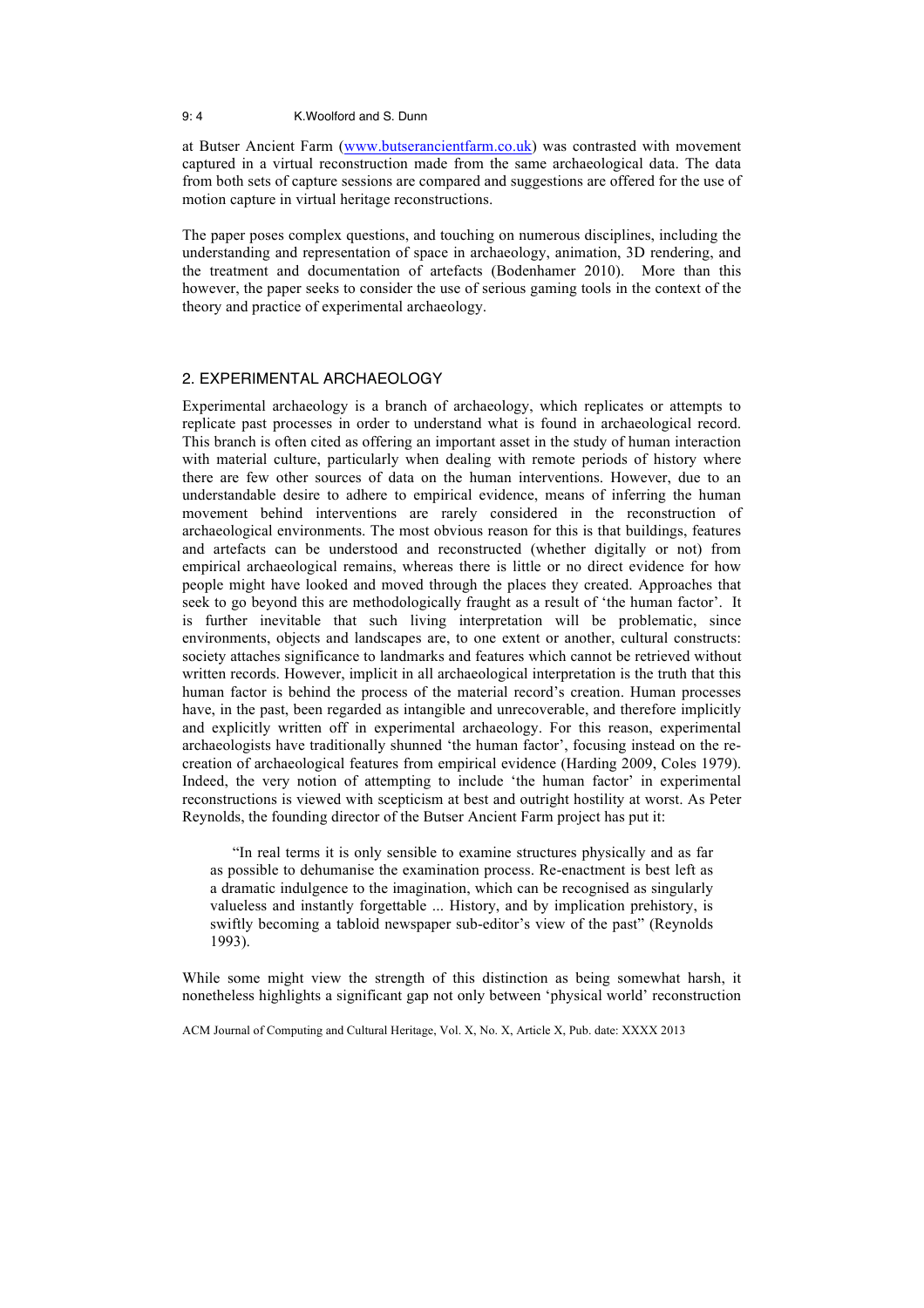projects such as Butser Ancient Farm and cognitive considerations of how the reconstructed spaces may have been used, but also between the application of virtual reality reconstruction and any attempt to (re)create past movements in any place, physical or virtual.

Archaeological evidence is, and always has been, primarily about material, and about what the process of human existence has left in the ground for us to find and document empirically. Experimental archaeology seeks to evaluate the methods (although not necessarily the tools) used to create features such as buildings and artefacts, such as arrowheads, with the evaluations derived from empirical evidence (Coles 1979). Careful observation and recording of the construction and creation processes can lead to new insights in to how buildings and artefacts were created, and in some cases can help explain anomalous or unusual features in the material record. For, example the presence of curved depressions in the ground near the structure of the round house at Pimperne Down, Dorset, had no apparent function or relationship with the building whatsoever. In the process of reconstructing this round house at the Butser Ancient Farm experimental archaeology site, it was found that such depressions are made when manoeuvring the structure's roof beams in to place (Reynolds 1993).

### 3. CASE STUDY: 3D MOVEMENT RE-PRESENTATION IN IRON AGE BRITON

In British Iron Age domestic culture, there are no historic or material referents to how particular houses were built, or how artefacts such as arrowheads or ceramics were made. The process must be inferred by a process of logical deduction, and examination of the available empirical evidence. However, how we approach this process of deduction can, and often does, involve the human factor. The reconstruction processes in experimental archaeology now has a long tradition of researching and utilizing past methods construction and craft to construct (the term 'reconstruct' is explicitly avoided in the literature – see Reynolds 1993) non-extant buildings using those methods. The experimental approach, now well established and widely referred to, requires the 'human factor', in that it requires human intervention in, and interaction with, the physical world; exactly the set of processes which motion capture was designed to record and document.



Fig 1. Overhead photograph of Silchester site showing impression of Iron Age Roundhouse in on left side of image

In its initial development phase of the project, the MiPP researchers worked directly with Michael Fulford's team from the University of Reading during their Summer 2010 excavation of the Silchester Roman Town. (The Reading team at Silchester has a strong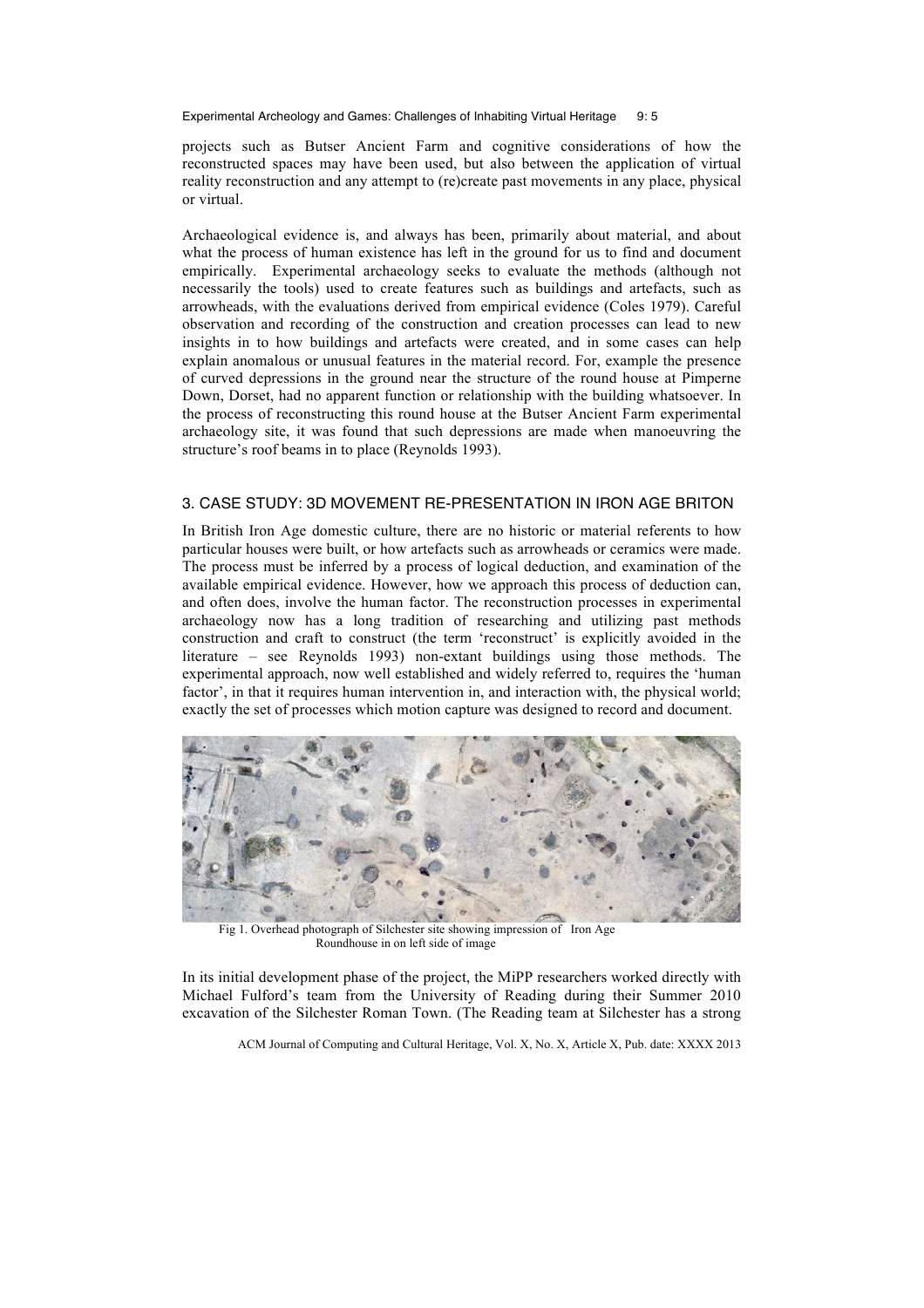#### 9: 6 K. Woolford and S. Dunn

history of acting as a testbed for digital technologies in the field through it's hosting of the Virtual Environments for Research in Arts (VERA) project. As such, the Silchester team provided infra-structural support for the first on-site motion capture trials. At this phase of excavation, evidence was emerging of an earlier Iron Age town on the Silchester site (Clarke et al 2007; see figure 1). One of the most striking features of this evidence was a clear circular contour of a wall which can be seen in the left side of image 1. A 3D reconstruction of the roundhouse was generated, starting from the dimensions indicated by this impression. Once the overall layout of the buildings had been defined the likely shape and fabric of the structures were interpreted. Inferring evidence for the types of materials used was relatively straightforward, as the materials from previous constructions had been deposited into the ground. However the shape of the structures could not be evidenced in the same way and the team had to rely upon the interpretation of the archaeological record. Guided by illustrations and photographs of comparable structures, the building was modelled and textured in Autodesk Maya (see figure 2).



Fig 2. Low-poly models of Iron Age and early Roman buildings in Maya

Given that round houses were domestic settings, the team determined that the behaviours populating this virtual roundhouse should be day-to-day activities, with the actions themselves being based as far as possible on available evidence from elsewhere. In order to capture these motions as realistically as possible, the team decided to use software under development at the University of Sussex as part of the e-move project enable realtime full-body movement within video game environments. (Dunn 2012, Pascu 2010). This software allowed actors to control the movements of characters within a range of video game engines using Animazoo's IGS-190 inertial motion capture suits. Initially, the team used the Unreal engine because of the richness of the authoring tools included in the Unreal Development Kit (UDK). However, the restrictions in the UDK licensing agreements made it very difficult for the University to collaborate with its industrial partner, Animazoo. For the MiPP project, licenses were purchased for the Unity3D game engine, and combination of UDP servers and C# . NET classes were developed to allow movement data from the Animazoo suits to be transmitted to a client running the Unity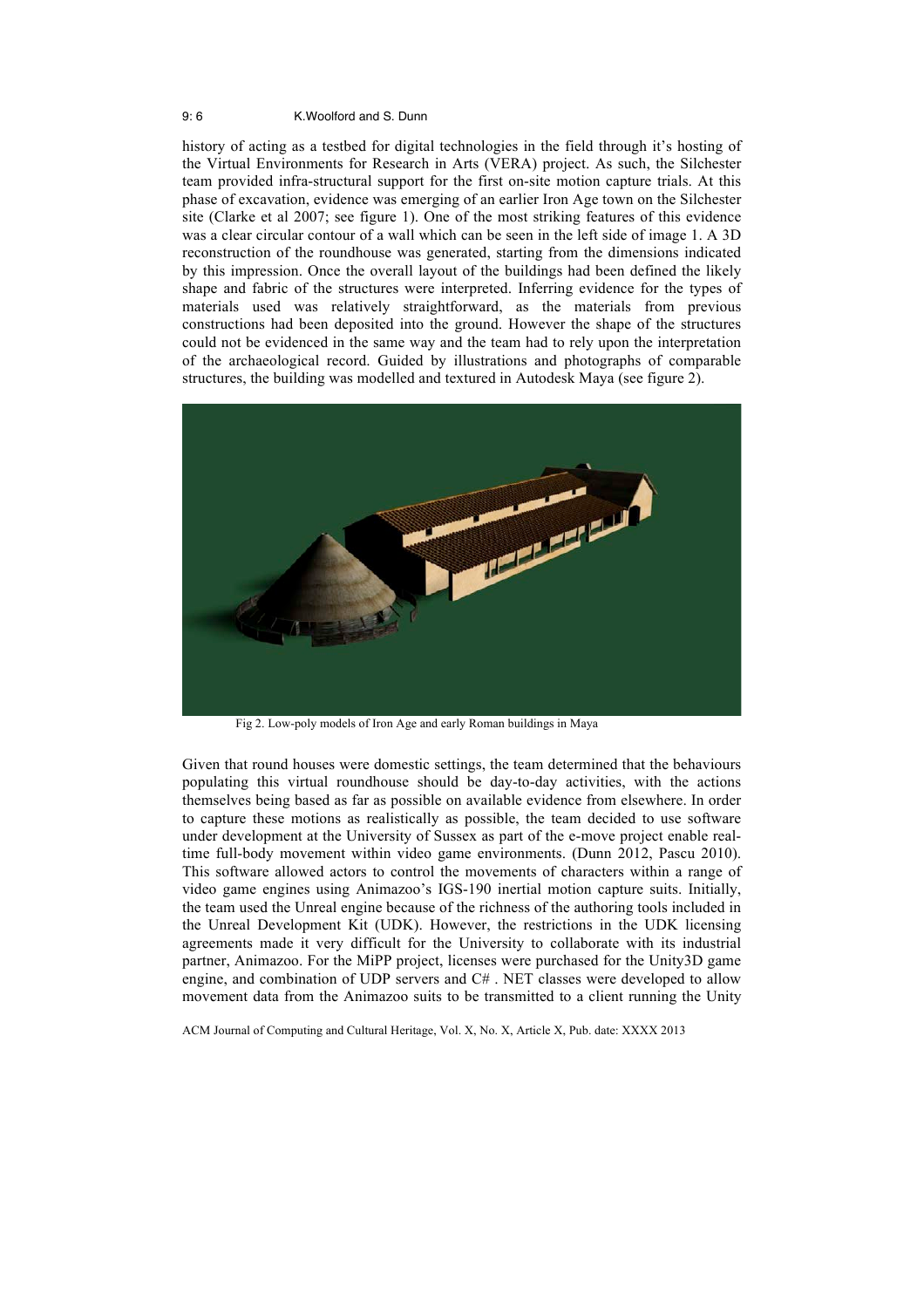engine and mapped onto the skeleton of virtual characters created using Maya and ZBrush. The motion data was simultaneously saved in Biovision Hierarchy (bvh) format, so it could be subsequently analysed and/or attached to a character models in a standalone version of the virtual round house. This use of serious gaming tools allowed the actors to move around inside a virtual environment at the same time their motion data was being captured instead of them being captured in sterile environment (see Figure 3).



Fig 3. Capture of motion data within virtual roundhouse

In order to populate the Silchester round house, a virtual round house was set up in a studio at the University of Bedfordshire. Two dancers were put in Animazoo capture suits and asked to explore and participate in the type of daily tasks that might have been performed by inhabitants of early British Iron age roundhouses. After consultation between the dancers, a choreographer, and an archaeologist, tasks were chosen included sweeping, cooking and lifting water from a well were chosen. The handling of water in the re-enactment led to numerous discussions about whether water would have been stored in the building, fetched from a well or other source, how it was carried, how it was used, etc. Conjectures about daily activities had been published (Farvo, 2010), but the lack of available information highlighted how much undocumented interpretation had been used in earlier captures of movement for virtual environments.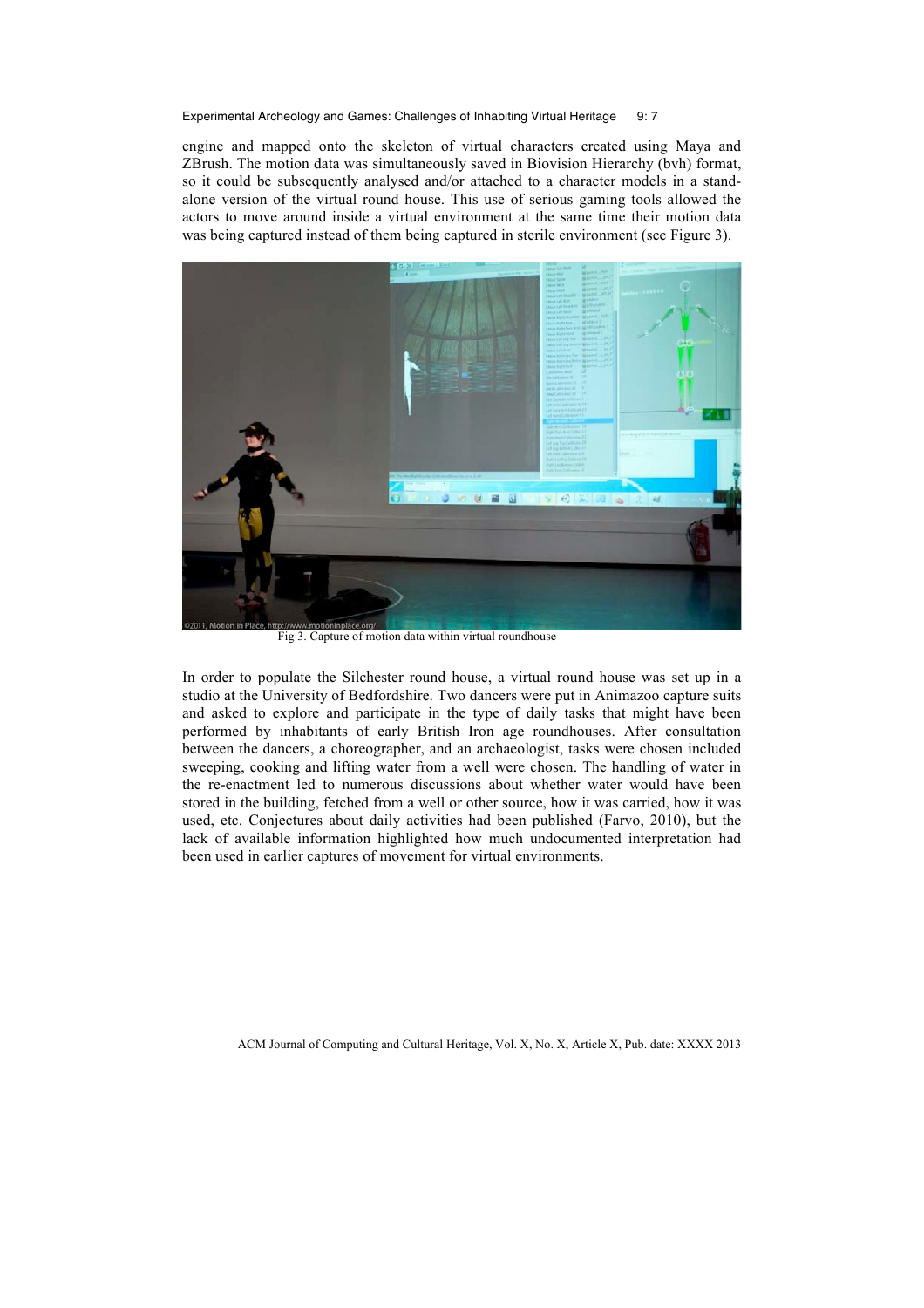

#### 4. RELATIONSHIPS BETWEEN MOVEMENT AND ARTEFACT

Fig 4. Motion data mapped onto character using the Unity 3D game engine

For capture sessions, the MiPP team followed the norms used for film and video game motion capture and used a CAVE-like setup (Cruz-Neira 1992) projecting elements of the of the virtual environments on the walls of the capture space. The location and boundaries and of conjectured walls, hearth, and other elements were taped onto the stage floor and various items were used as stand-ins for artefacts. Dancers were given direction by a choreographer or movement coach as to how they should move and what they should do while wearing the motion capture suits. When dancers were asked to perform various 'everyday' tasks such as fetching water and wood, tending a fire, and sweeping the house, the value and validity of these movements was not questioned until one of the dancers picked up a modern push-broom from the corner of the studio and began sweeping with it. It was immediately obvious that she was creating a very specific movement closely linked to an artefact which would not have been present in an Iron Age roundhouse. After the dancer was reminded that the push broom was a 20th century invention, she swung the broom from side-to-side without touching the floor. Neither of these sweeping actions could be considered "correct", as neither helped understand how or why round houses were constructed in forms we have found, nor did they illustrate how these structures and artefacts were used.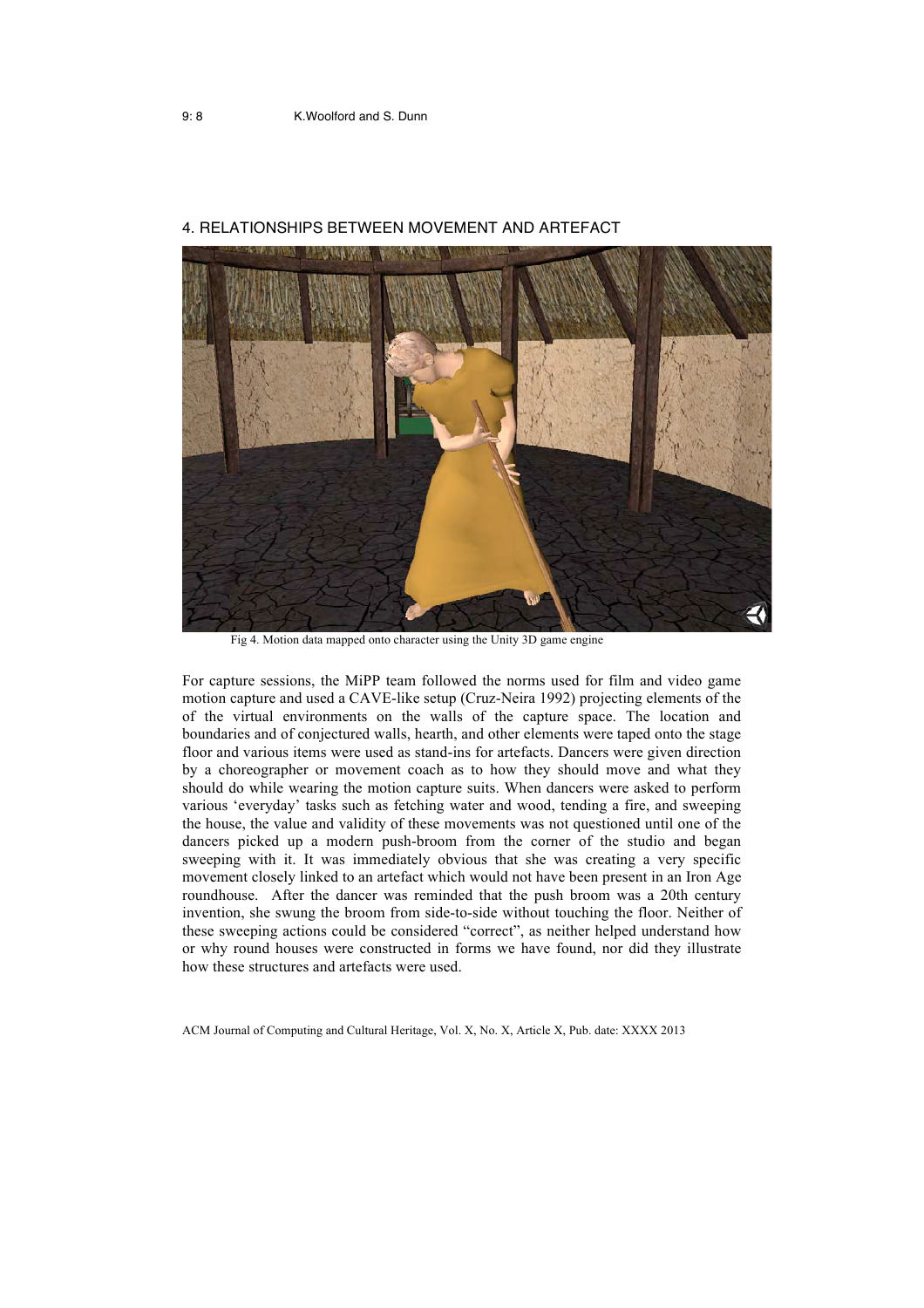This event illustrated the difficulty of using contemporary motion capture techniques developed for video games in virtual heritage modelling. Most motion capture tools used in animating virtual characters were developed for the entertainment industry where the "look" and "flow" of the movement is more important than its provenance or 'accuracy'. Many motion capture tools exist for medical or biomechanics applications, but these are seldom used in virtual heritage or serious games. More importantly, the experience documented the impact the artefact (i.e. broom) had on the movement. This is illustrated in figure 5 examining the physical stance and tracing the path of the user's left hand while sweeping in a studio with both a contemporary push broom and a broom approximating ones likely to have been used in the Iron Age.



Fig 5. Comparison of Sweeping using  $20<sup>th</sup>$  Century vs Iron Age broom styles

As can be clearly seen in figure 5, the stance with the modern push broom is very different from the stance adopted with a traditional broom. The pushbroom is kept in front of the body with the user's weight forward. The traditional broom requires the user to stand upright and rotate his/her weight from the forward foot to a backward foot. The action of the broom is also very different. With the pushbroom, the broom stays in front of the user while with the traditional broom, the broom is pushed from behind to forward of the user and back. At first glance, these seem to minor differences, but as the intention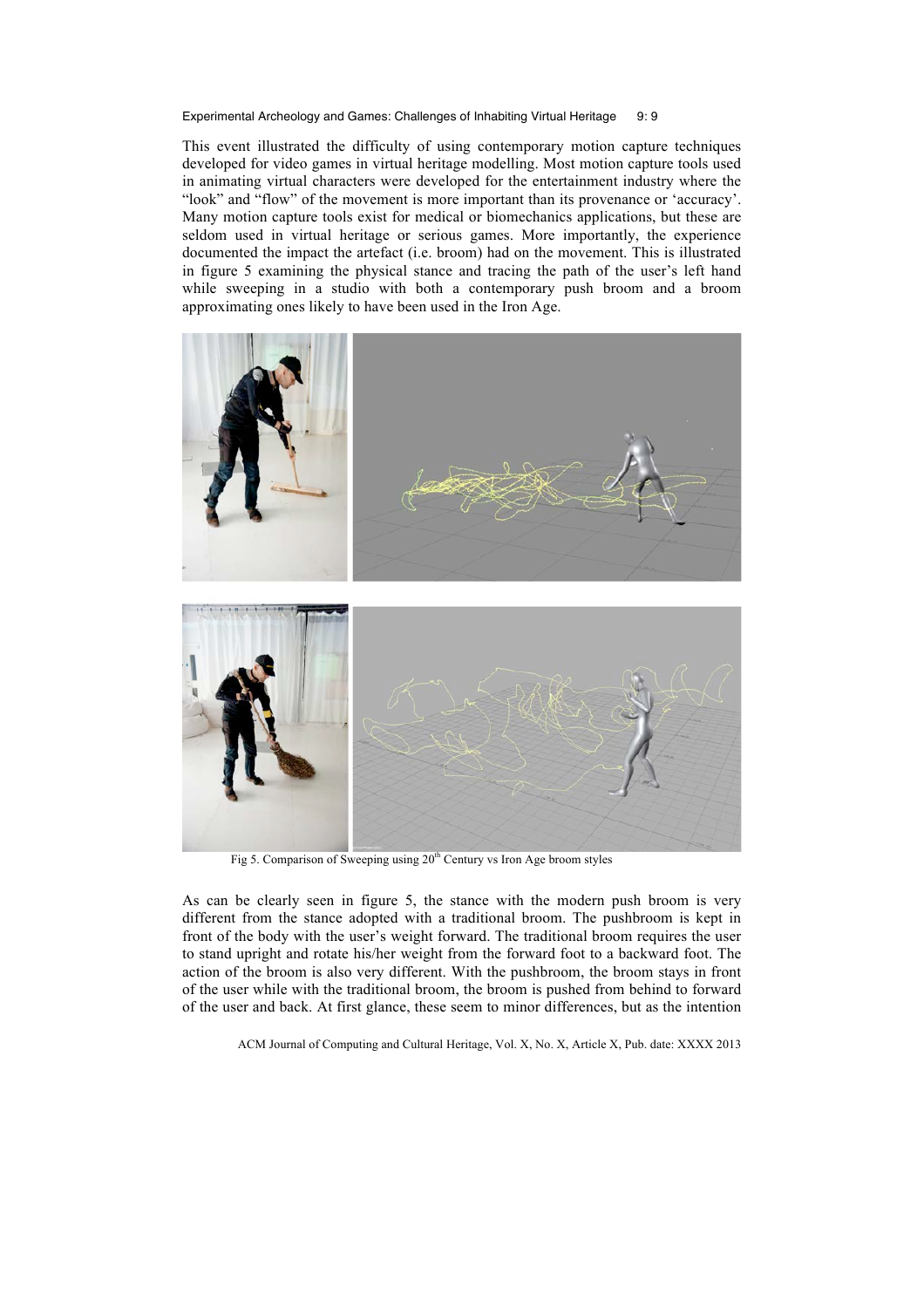#### 9: 10 K.Woolford and S. Dunn

of the MiPP experiment was to explore how human movement could be added to a virtual environment with the same level of rigour used in creating the virtual buildings, adding the motion from a pushbroom would be equivalent to putting textures of corrugated aluminium on the model of an Iron Age roundhouse.

This link between specific artefacts and the movement required to manipulate them is well known. Its importance is clearly explained by French sociologist Marcel Mauss as he described cultural difficulties with techniques required to shovel soil: "during the War I was able to make many observations on this specificity of techniques. e.g. the technique of digging. The English troops I was with did not know how to use French spades, which forced us to change 8,000 spades a division when we relieved a French division, and vice versa." (Mauss 1973:71)

This link between movement and artefact is complicated when the movements of interest occurred in the past – especially the distant past. The philosophical construct of phenomenology, of interpreting locations in terms of experience of them, has a long heritage in archaeology. Typically it has focused on the embodiment of interpretation of locations-specific practices such as cult and religion, or the remediation of pathways through the landscape that are demarked by some extant physical structure, such as earthworks (see Tilley 1994; Copeland 2009). In a wide-ranging review of the subject in 2005, Joanna Brück notes that

"[O]ne of the most productive strands of phenomenological writing within archaeology has been the deconstruction of the dualistic thinking that is a product of post-Enlightenment rationalism. This has facilitated a radical reconceptualization of the nature of materiality and the relationship between people and artefacts. … Only by seeing objects as inanimate can we adhere to a model according to which humans impose meaning on a passive and pre-cultural universe. If, on the other hand, we recognize that artefacts, buildings, monuments and landscapes not only affect us but make us who we are, then our engagement with the archaeological record is necessarily a dialogue in which both archaeologists and the axes, houses or burials we study are created and transformed (Brück 2005: 65)."

#### 5. MOTIONS IN PLACE

The experience with the broom showed that the connection to material objects such as tools and buildings are of crucial importance in elucidating our understanding of possible behaviours and movements at a historically inaccessible period. Consequently, a further set of experiments was devised in an attempt to test the influence of a place or location on movement. The opportunities for testing and experimenting with motion capture technology across both 'real' and 'virtual' settings are rather limited, given the relative rarity of 1:1 scale 3D reconstructions of non-extant historic sites. Fortunately the Butser Farm experimental archeology lab in Hampshire, UK, contains several example of 1:1 physical (re)construction carefully built to match existing archeological data from other sites. The MiPP team consulted with archeologists from Butser and found a round house on the Butser site of an approximate age and scale as the conjectured round house at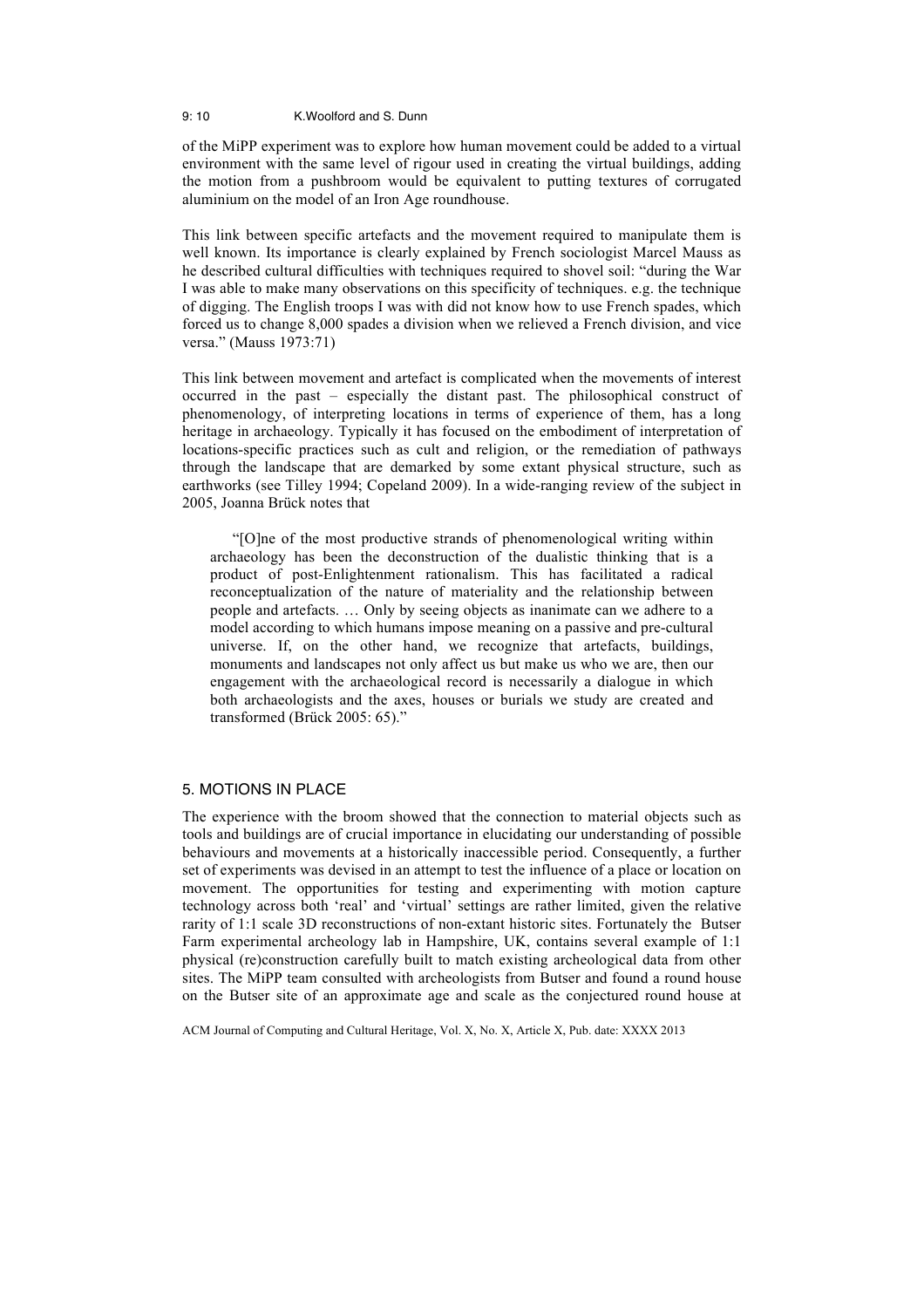Silchester. The original round house was located at Moel y Gerddi, Harlech, Llanfair SH61663170 excavated in 1980-1. and dated c. 330-190 b.c. see Figure 6. (Kelly 1988). The house at Butser is constructed according to data provided by RS Kelly and recorded in *Proceedings of the Prehistoric Society.* The (re) construction of this house currently standing at Butser was constructed on a 1:1 scale in 2001-2 and has an internal diameter of 9.4 m and a circumference of approx. 30 m. The walls are approx. 1.5 m high and the height to the top is approx. 6.5 m. The twelve posts used to build the inner ring are ash, as are the components of the ring beam. The walls are of oak stakes with some seven hundred 3 m long hazel rods providing the wattle. The daub was a mixture of clay, dung, soil and fibre. The rafters are Scots pine, one of only three native conifers. The purlins are again hazel and there are some five hundred of these on the roof. The 2.5 tonnes of long straw used for the thatch was grown locally. It is tied in place using sisal twine, a fibre not dissimilar to that found in prehistory. It some three months to thatch the house.



Fig 6. Excavation report of Moel y Gerddi roundhouse, middle Iron Age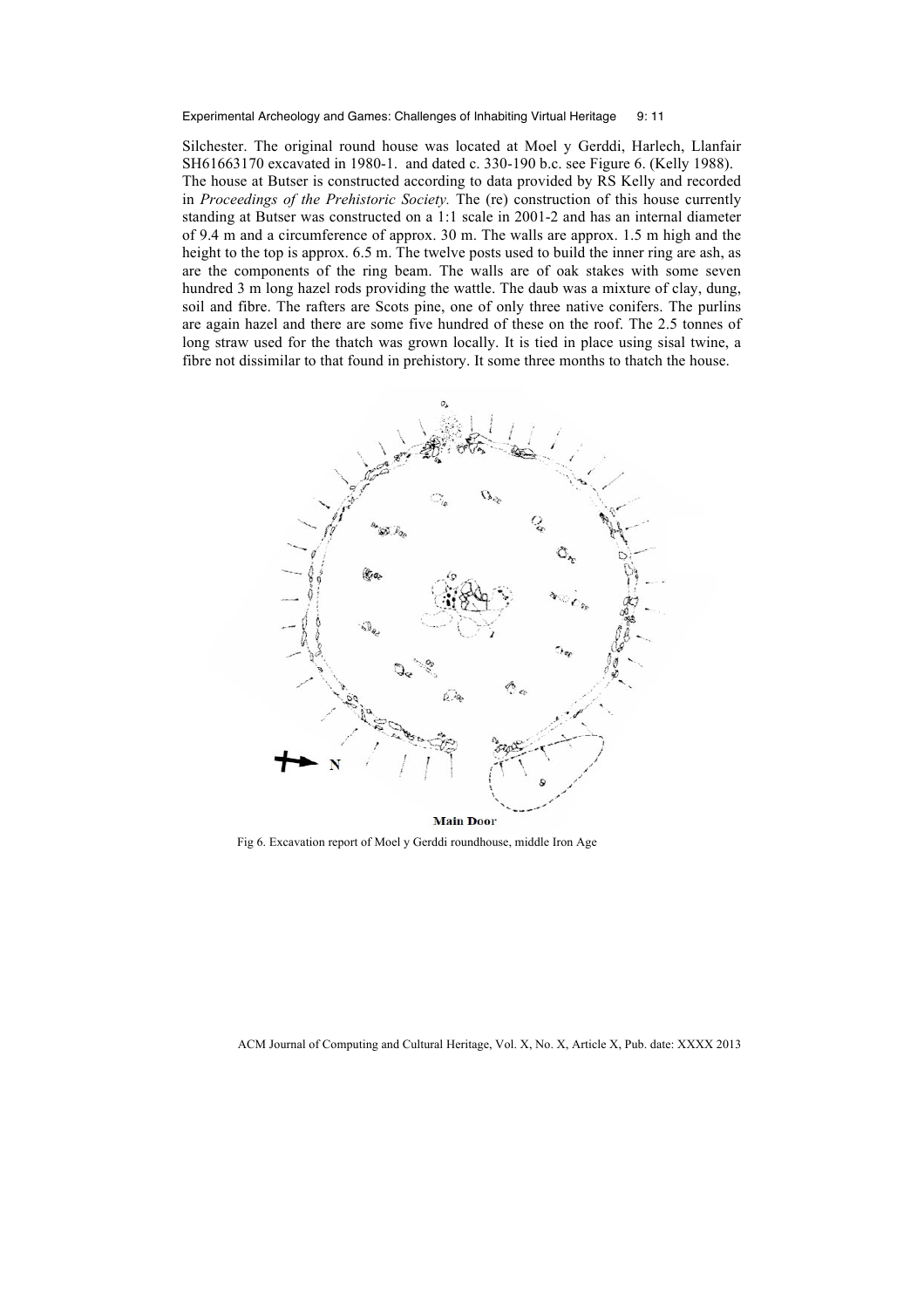

Figure 7: The (re)constructed Moel y Gerddi round house at Butser Ancient Farm

To match the physical (re) construction of the Moel y Gerddi house in at Butser, the MiPP team created a virtual model in Unity3D to the same dimensions. At first, the team attempted to use a headmount display connected to an Animazoo "Hybrid" ultrasonic tracking system to allow actors to walk around inside the virtual roundhouse. However, the amount of lag between the tracking system and the game engine made the system unusable, so the team returned to the method of projecting images on four walls, taping out locations of features including posts, doors, fire pits, and using boxes to indicate the position of items such as a quern, loom, and bed.

Two new actors were given a broom, constructed using materials and methods sufficiently generic as to approximate to those likely to have been used in the Iron Age, to sweep the virtual round house, as well as being invited to complete a number of dayto-day tasks including grinding grain with a quern fetching wood and putting water in a pot over a fire. A day later, the actors were taken to the physical (re) recreation of the round house at Butser and asked to repeat the activities they had performed in virtual round house (see figure 7). In the virtual round house, their movements had no effect on the virtual environment. The smooth, flat floor of the studio offered little resistance to the brooms and the even floor and lack of physical consequences related to sweeping through posts or walking into walls appeared to invite the dancers to move aggressively and openly. In the physical round house, the floor was uneven and the dancers had to move the broom around posts while not stepping into the hearth. There was great deal of variation in the resistance to the movement of the broom on the floor. At the same time, the dancers learned that large, fast movements created dense clouds of dust and damaged the floor of the house.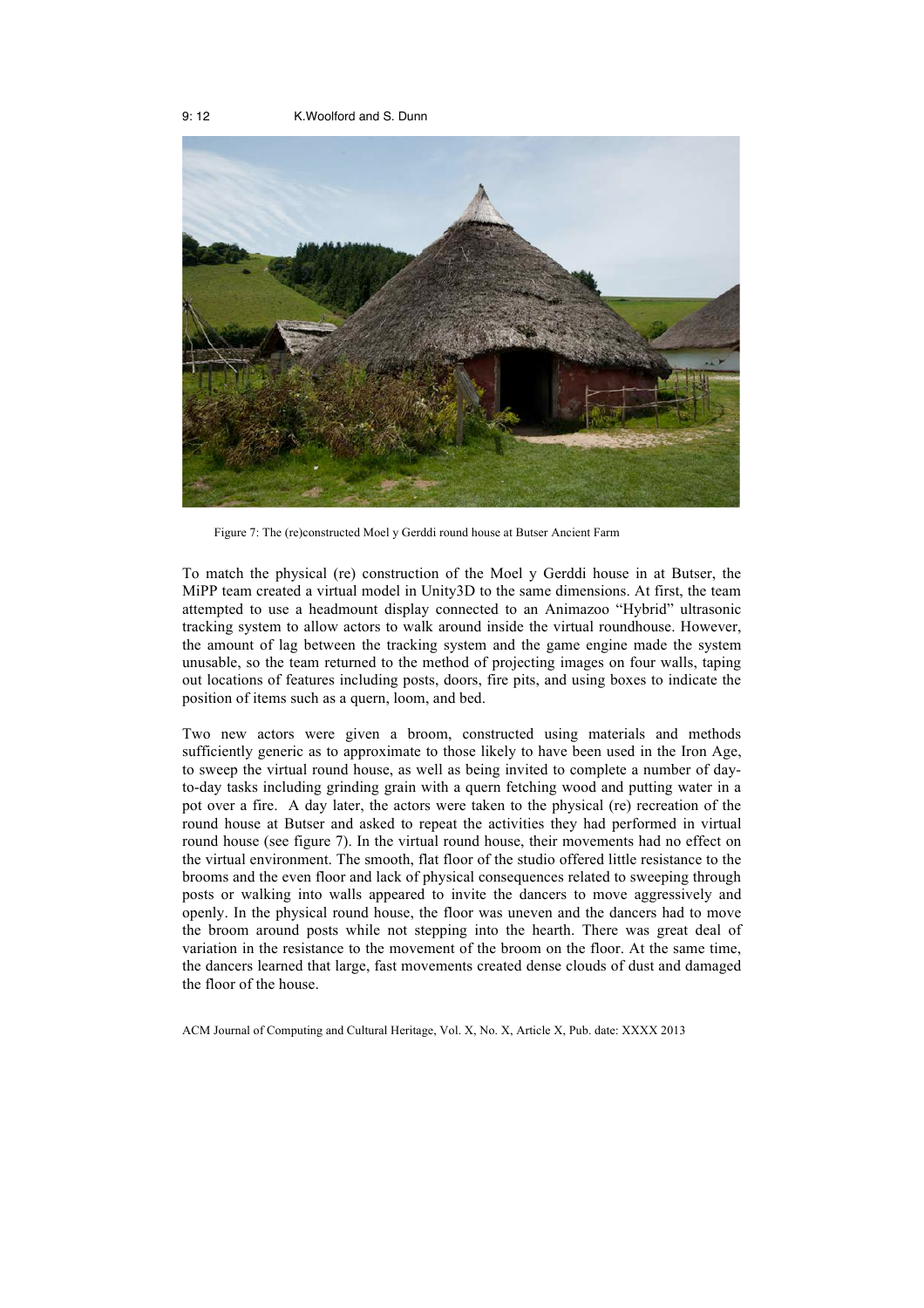

Figure 8: Sweeping in a virtual and physical round house

In order to analyse the capture data created in both versions of the roundhouse, the authors developed a bespoke application to track the position of the dancer's hands while sweeping and to determine the distance the hands travelled and the amount of time required for an average "sweeping" motion or cycle. A single sweep motion or cycle was defined as the time between when a broom was placed down on the floor until the next time it was placed on the floor. Figure 9 shows a plot of sweeping in both the virtual roundhouse and the physical roundhouse. Both graphs show the position of the dancer's right hand over approximately 45 seconds of sweeping. The plots in the bottom right show the composite 3D motion trajectories the hand (i.e., its position in 3D space). The other two graphs plot the distance away from the centre of the body. The top graphs show these positions on a traditional timeline while the graph in the bottom left plots y-offset, (the height above the body's centre) on the y-axis against xy-offset (the length of a vector from the center of the body to the body part being tracked). This plot also highlights the current sweep cycle or stroke and the current position in this cycle.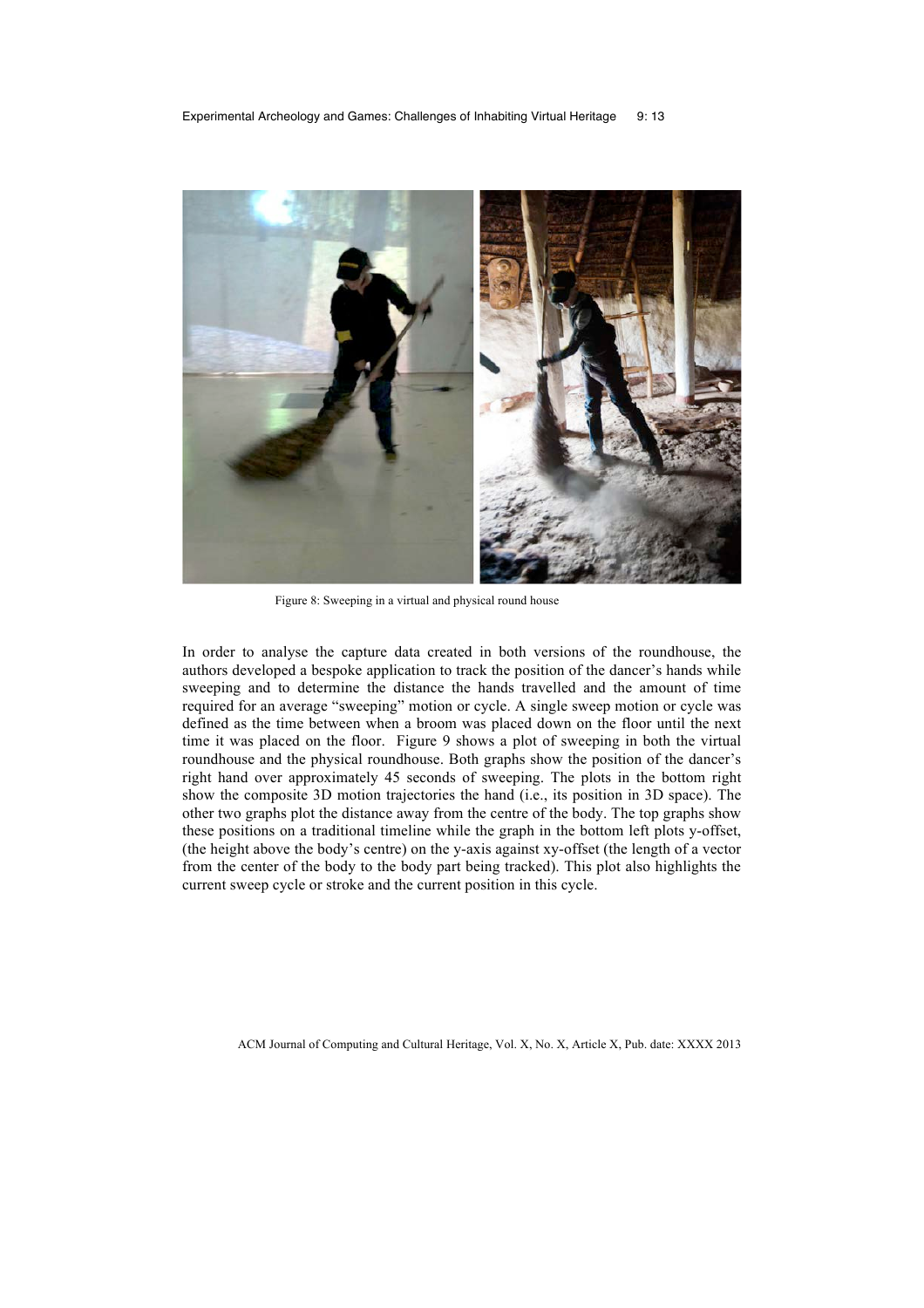

Figure 9: Sweep analysis in a virtual vs physical round house

The numbers listed in the bottom-left graph indicate the duration of the current sweep stroke, the distance travelled by the hand, and a numerical representation of the smoothness of the stroke. By averaging the durations and distances of all sweep strokes, the following were determined:

Virtually (re)constructed round house: avg stroke dur, 2.3 sec, avg stroke dist 8.97 cm/sec

Physically (re)constructed round house: avg stroke dur, 2.05 sec, avg stroke dist 7.75 cm/sec

This data would appear to demonstrate that the actor did, made larger sweeping strokes in the virtual roundhouse as well as making sweeping strokes of shorter duration in the physically reconstructed roundhouse. This may be a result of the dust stirred up by sweeping in the physically constructed space, or it may be a result of the amount of resistance of the rough, uneven floor. Because the experiment was only carried out with 2 actors, it's not statistically relevant, and no it's no definitive statements can be made, but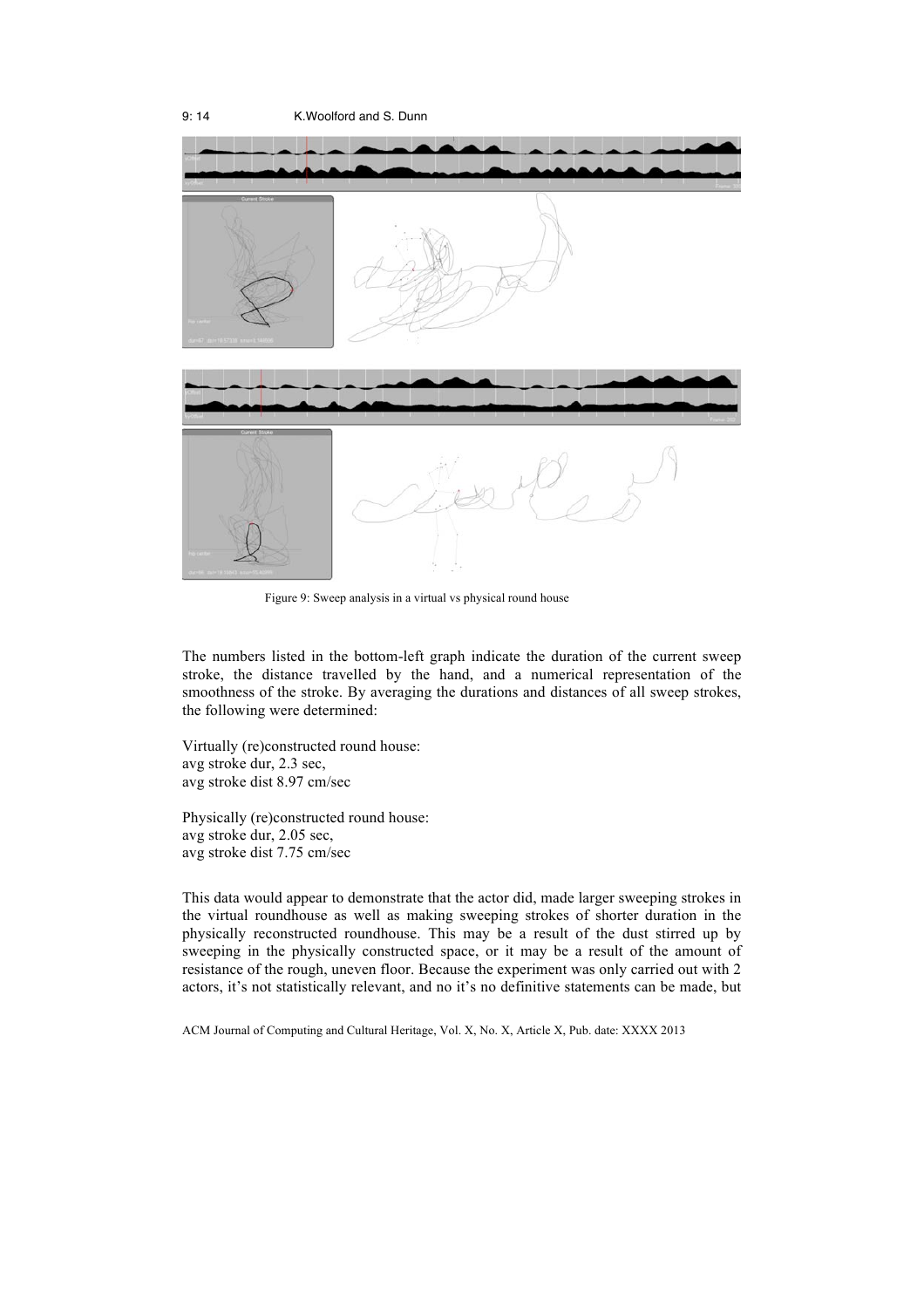the data does appear to demonstrate that engagement with the environment has altered the actor's movement. This change in movement was expected as it has been explored by numerous theoreticians including Architecture theorist, Juhani Pallasmaa who states:

"Our bodies and movements are in constant interaction with the environment; the world and the self inform and redefine each other constantly. The percept of the body and the image of the world turn into one single continuous existential experience; there is no body separate from its domicile in space, and there is no space unrelated to the unconscious image of the perceiving self.' (Pallasmaa, 2009:40-41).

The differences in the data does appear to illustrate the fact that the actors moved differently in the two environments and that data captured in the virtual environment did not correspond to movement in the physical (re) construction. Elements of actual location such as the uneven surface of the floor and the friction of the broom against the edges of the firepit are encoded in the motion data captured on the physical site, but completely missing from the data captured in the studio.

#### 7. CONCLUSIONS

As far as we are aware, this is the first attempt to explicitly link a remediated virtual environment with a physical environment by human agency, using serious gaming tools and techniques. In this paper, we have attempted to set out the limitations that undoubtedly exist in reconstructing and visualizing human agency but believe that, within those limitations, this approach has a valuable contribution to make to the development of virtual models in archaeology, the use of serious games, and in understanding and experiencing archaeological locations.

During the capture process, we became aware that we were making numerous assumptions about movement and not recording enough information provide a context for the motion data. For example, when capturing in the studio, we became aware of how much the hard floor and actor's shoes constrained the movement, so we replicated the motions barefoot, outdoors on uneven, grass. We realised how much external factors such as footware, clothing, training, age and gender of the actor impacted the motion data. Many assumptions of this kind are implicitly encoded into virtual models. While we cannot remove such assumptions from the reception and transmission of virtual environments, our experiments have allowed us to begin to isolate and critically assess them. It became clear that one key factor missing from our reconstruction of hypothetical tasks is the ability to annotate and describe the motion data. The key difference between the kind of 'human factor' representations and re-enactments that are currently viewed with suspicion by experimental archaeologists is that digital capture should allow particular actions, and particular temporal points in each trace, to be labelled with what material evidence relates to each action or, if there is no material evidence, what that action has been represented.

The MiPP project seeks to replicate contemporaneously the actions that the evidence suggest was carried out in a round house, document those using serious gaming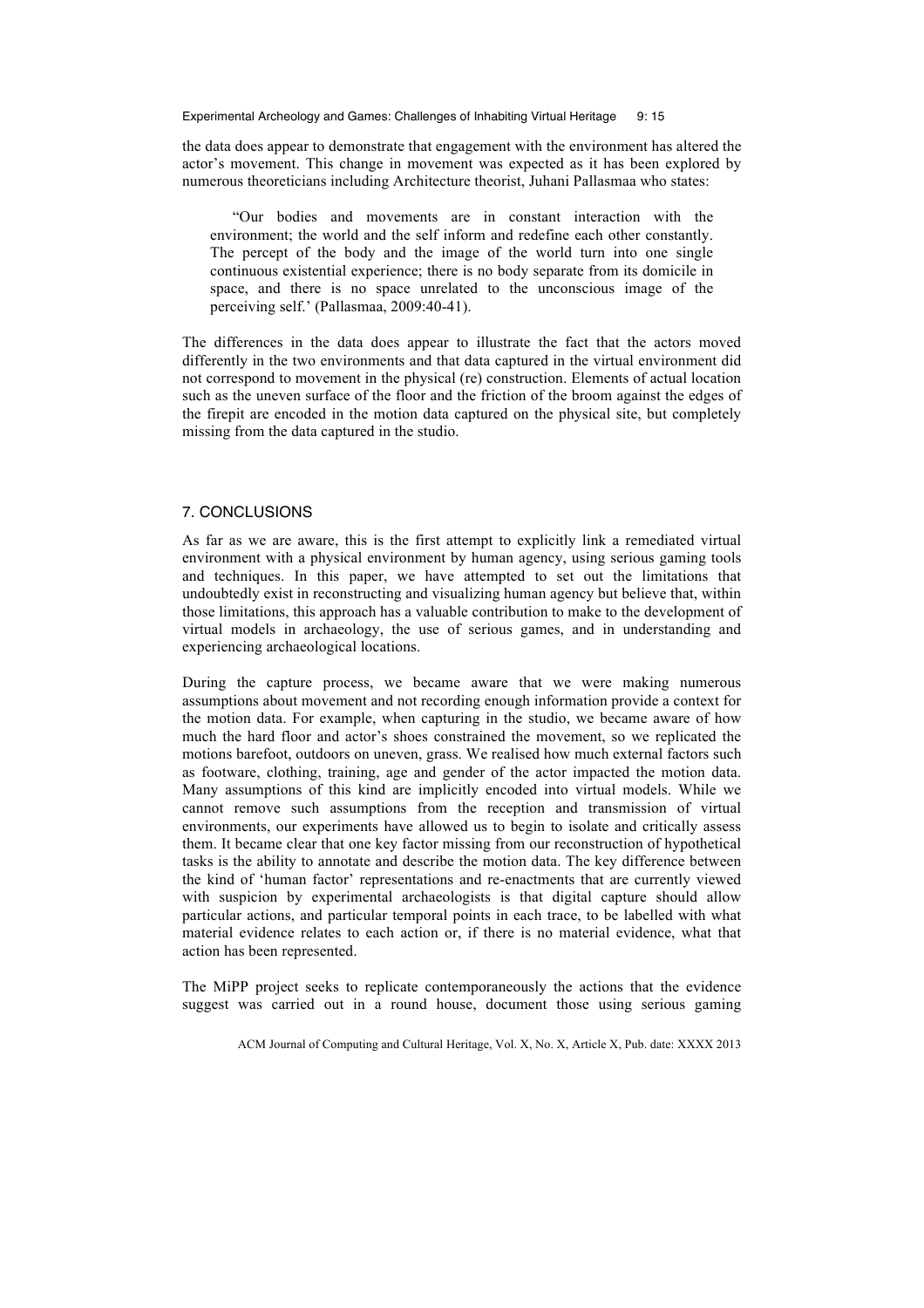#### 9: 16 K.Woolford and S. Dunn

techniques, and integrate that documentation within the reconstruction. The approach has the potential to not only turn the virtual round house into a "lived" place, but into a serious virtual research laboratory where conjectures and interpretations about past movement and action can be tested and explored. The theoretical questions this raises about how serious games can – and the degree to which they should – impact on our perception of the ancient world are far-reaching. Archaeology is fundamentally about the material record: tracing what has survived in the soil, and building theories top of that. Since the eighteenth century, Britain's museums have operated on, and extended, the same principle: they are polished presentations of the 'final' material record. However, many of our theories concern what people did, and where and how they moved while they were doing. We have reconstructed in a practical and agentive way how certain everyday tasks might have been accomplished by the Iron Age inhabitants, and further development of the project will seek to refine and formalize the evidence framework in which this rests. This has been made possible through the carefully considered use of serious gaming tools and techniques. The experiments in the physical and virtual (re)construction of the Moel y Gerddi round house, demonstrate how, if we had used the "canned" movement technologies in the current generation of game engines, at best we would only be illustrating our pre-conceived notions of how the original site was used, rather than developing a tool to explore and communicate what may have actually occurred on the site.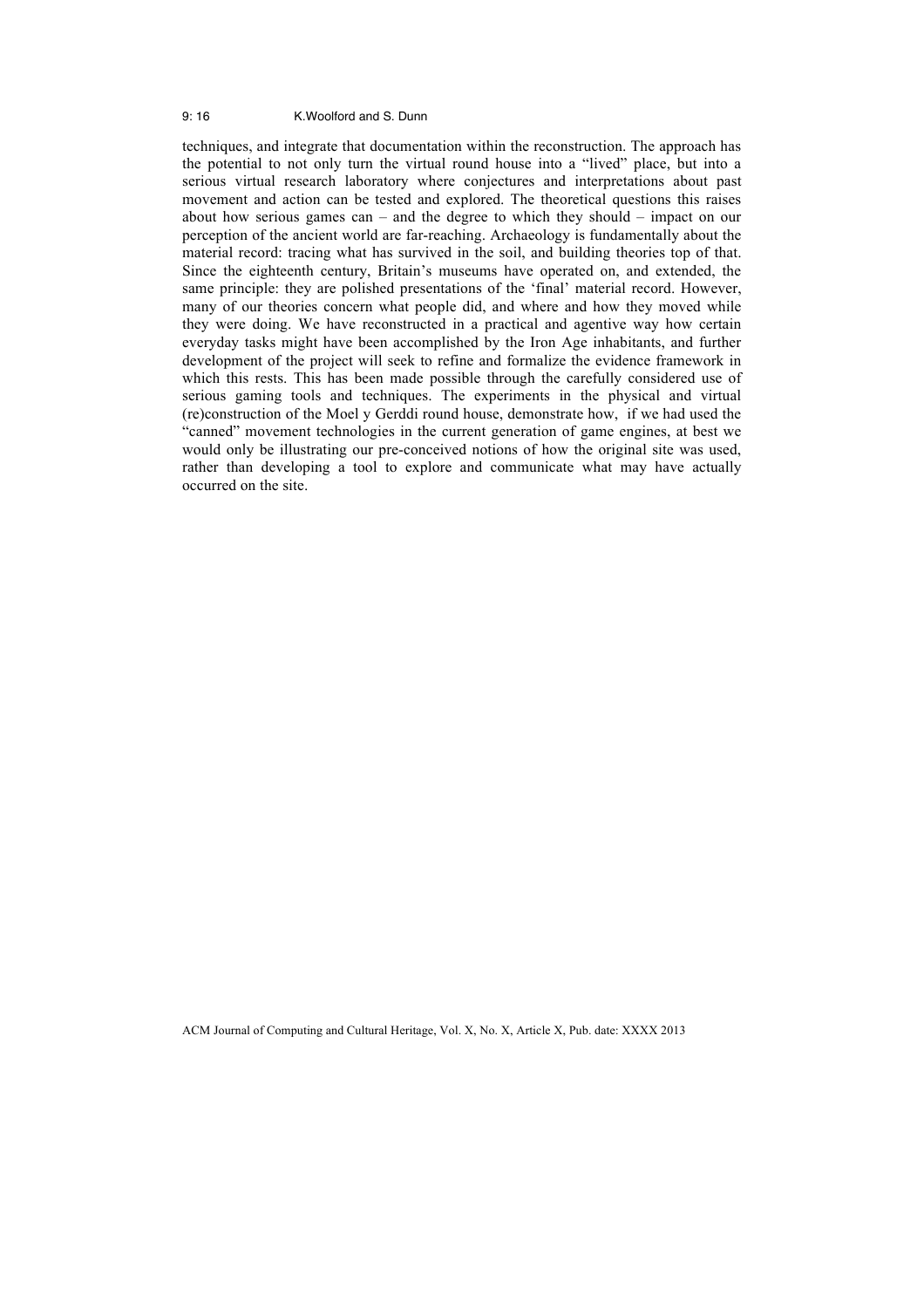#### **Acknowledgements**

The platform has been developed by a cross-disciplinary team including Stuart Dunn (Centre for e-Research, King's College London), Mark Hedges (Centre for e-Research, King's College London), Helen Bailey (Centre for Applied Research in Dance, Bedfordshire), Sally Jane Norman (Attenborough Centre for the Creative Arts, Sussex), Martin White (Computer Graphics Centre, Sussex), Sarah Rubidge (Dance, Chichester) and directed by Kirk Woolford (Media, Film and Music, University of Sussex) and supported by Leon Barker and Milo Taylor. MiPP is funded by the U.K. Arts and Humanities Research Council under the Digital Equipment and Databases for Impact (DEDEFI) Scheme.

*For more information, please see http://www.motioninplace.org*

#### **REFERENCES**

- Bergman B., De Caro S, et al (2010): Roman Frescoes from Boscoreale: The Villa of Publius Fannius Synistor in Reality and Virtual Reality (Metropolitan Museum of Art), Yale University Press.
- Bodenhamer D., J. (2010): The potential of spatial humanities. In Bodenhamer, D. J., Corrigan, J. and Harris, T. M. (eds.) 2010: *The spatial humanities. GIS and the future of humanities scholarship*. Indiana University Press: 14-30.
- Brück, J. (2005). "Experiencing the past? The development of a phenomenological archaeology in British prehistory," *Archaeological Dialogues* 12(01): 45-72.
- Chen X., Kalay Y., (2008): "Making a Liveable 'Place': Content Design in Virtual Environments," *International Journal of Heritage Studies*, 14:3, 229-246.
- Clarke, A., Fulford, M. G., Rains, M., and Tootell, K. (2007): Silchester Roman Town Insula IX: The Development of an Urban Property c. AD 40-50 - c. AD 250. Internet Archaeology 21, 2007, available online at http://intarch.ac.uk/journal/issue21/silchester\_index.html (accessed 12th December 2012).
- Coles, J. M. (1979): Experimental Archaeology. Academic Press Inc., London.
- Copeland, T. (2009): *Akeman Street: Moving through the Iron Age and Roman Landscapes.* The History Press, Stroud, UK.
- Copeland, T. (2004): Presenting archaeology to the public: constructing insights on-site. In Merriman, N. (ed) 2004: Public archaeology. Routledge, London and New York: 132-144.
- Cruz-Neira, C, Sandin D, et al (1992). The CAVE: audio visual experience automatic virtual environment. *Communications of the ACM* 35, 6, pp. 64-72.
- Dunn, S, Woolford, K, et al (2012), "Motion in Place: a Case Study of Archaeological Reconstruction Using Motion Capture", *Revive the Past: Proceedings of the 39th Conference in Computer Applications and Quantitative Methods in Archaeology*, Amsterdam University Press: 98-106.
- Farvo, D. and Johanson C. (2010): Death in Motion: Funeral processions in the Roman Forum. *Journal of the Society of Architectural Historians* 69, no 1 (March 2010): 12-37.
- Fitzpatrick, A. (1994): Outside in: The structure of an Early Iron Age house at Dunston Park, Thatcham, Berkshire. In Pitzpatrick, A. and Morris, E. (eds): *The Iron Age in Wessex: Recent work* (Salisbury): 68-72.